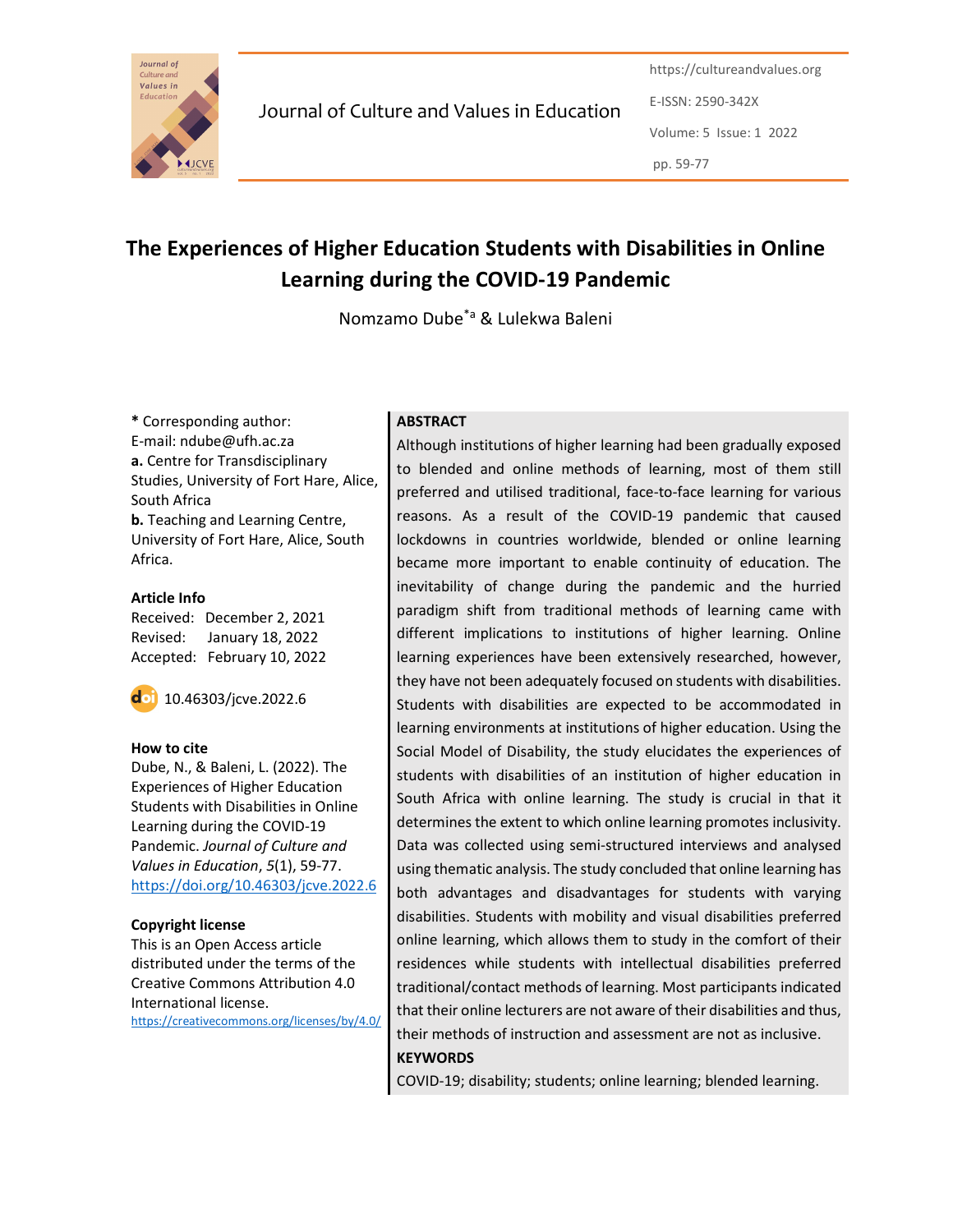#### **INTRODUCTION**

In response to the worldwide COVID-19 pandemic, most countries implemented lockdown measures that heightened the need for online and blended learning methods in higher education. Due to the nature of some studies, the institution incorporated blended learning (face-to-face instruction combined with online instruction) for some of its students who are mandated to engage in practical classes in laboratories, hospitals, schools, and communities. However, although 'blended learning' became the perfectly fitting phrase to describe the institutional method of instruction during the COVID-19 lockdown, most instruction and assessment was done online. Therefore, this study explored the experiences of students with disabilities in online learning specifically during the COVID-19 lockdown.

Disability is a word used to explain the socially created system of norms that categorizes and values 'body minds' based on concepts of ability and inability conditions (Schalk, 2017). In recent years, the idea of disability as only a physical and individual problem has been critiqued as inadequate. The United Nations (UN) Convention on the Rights of Persons with Disabilities (CRPD) advocates for a shift in the recognition of disability as only a clinical and social welfare matter to seeing disability as a human rights matter. Thus, disability has been re-defined as a social construct consisting of social, cultural, political and environmental barriers that are seen to be more disabling than the cognitive and physical challenges (Schalk, 2017).

From the more than a billion people in the world, about 15% are said to have some form of disability (Hayes & Bulat, 2017). Of this percentage, 150 million disabled people are young people and 80% of them reside in less developed countries (World Health Organisation [WHO], 2011). 90% of children in developing countries and living with disabilities do not receive education, according to United Nations International Children's Emergency Fund [UNICEF] (2014). Those that start schooling usually have a high dropout rate. As a result, continued attendance in school results in a curriculum that is not specifically tailored to meet the needs of students with disabilities, and educators are usually unaware or unprepared to meet those needs (Hayes & Bulat, 2017). From the few students with disabilities that complete their primary education, very few progress to higher education. This is a result of barriers that learners with disabilities face as they navigate through the education system even from the lower levels (Mutanga, 2017).

Having any form of disability can be extremely marginalising in one's life. From time immemorial, people with disabilities have and still struggle to have productive lives as societies are characterised by stigmatisation, discrimination and environmental barriers (Hiranandani, 2005). Education, with its core function of empowerment (Ashraf & Farah, 2007) should be the ideal platform for the inclusion of people with disabilities, although challenges of implementation are inevitable (Hayes & Bulat, 2017).

Institutions of higher learning are gradually realising the need to achieve total inclusion including that of learners with disabilities (Dalton et al., 2019). United Nations Educational, Scientific & Cultural Organisation [UNESCO] (1990; 1994) paved way for educational inclusion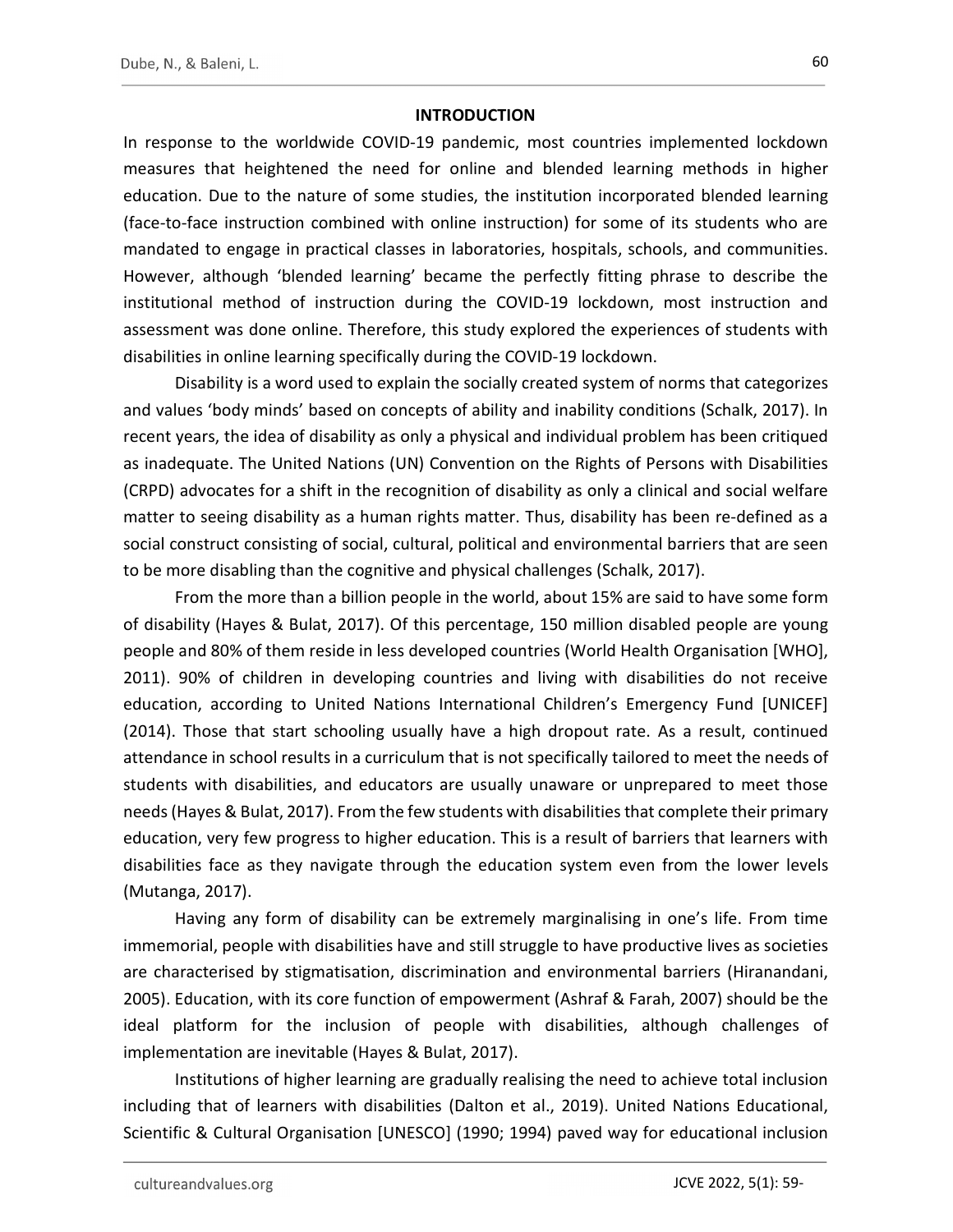worldwide and emphasized the urgency of discussions of the inequalities in the education systems. Various policies advocated by UNESCO (1990; 1994; 2000; 2009) drive the need for access to education by all persons, promote equity for all in terms of educational opportunities and rights, and endorse the right to get secure accommodation and support for students. In line with the aforementioned, there is a need for educators and the support staff at institutions of higher learning to professionally acknowledge the need for inclusion (Dalton et al., 2019).

After apartheid was abolished in South Africa in 1994, an investigation of discriminatory practices in the education system was conducted to ensure a total clean-up of Apartheid discriminatory practices (Dalton et al., 2019). This promoted inclusion of the poor and the disabled in education as well as access to education for previously underprivileged groups. Although policies are implemented at the national level with regards to educational inclusion, there are challenges thereof (Nel et al., 2016). These challenges include inadequate training of educators on inclusion, insufficient support in learning institutions and the absence of community engagements. Thus, although policies are put in place for inclusion purposes, implementation realities are a stumbling block (Dalton et al., 2019).

The Strategic Disability Policy Framework in the Post-School Education and Training (PSET) system was implemented in 2018 (DHET, 2018) in the South African higher education sector, advocating for support of students with disability support post-basic education schooling. The framework states that "…Although much has been done in the post-school education and training system, the management of disability rights in post-school education and training remains fragmented and separated from that of existing transformation and diversity programmes at institutional levels" (DHET, 2018, p.2). These programs may have a negative impact on students with disabilities. The South African Ministry of Education (2003) proposed to increase the enrolment rate of students with disabilities in higher education institutions through its white paper on post-school education and training (2013). Although efforts of inclusion are visible, they have been rather inconsistent for students with disabilities due to different variables of disability (Dalton et al., 2019).

Students with disabilities were experiencing difficulties with online learning at the University of Cape Town (UCT). These challenges included the limited availability of enough assistive technology software to support their access to online learning and the lack of internet connectivity at home (Dalton et al, 2019). Although the university took steps to alleviate these barriers, the university staff acknowledged that the universal design for learning (UDL) was initially focused on building inclusiveness in the education system. Had the UDL been implemented timeously, these challenges would not have surfaced. The suggestion was that the university needed a systematic change in its entirety as a response to inclusion challenges. As a result, units such as the library, disability services, the information technology unit and academic programmes started working in collaboration to address matters of online accessibility at home (Dalton et al., 2019).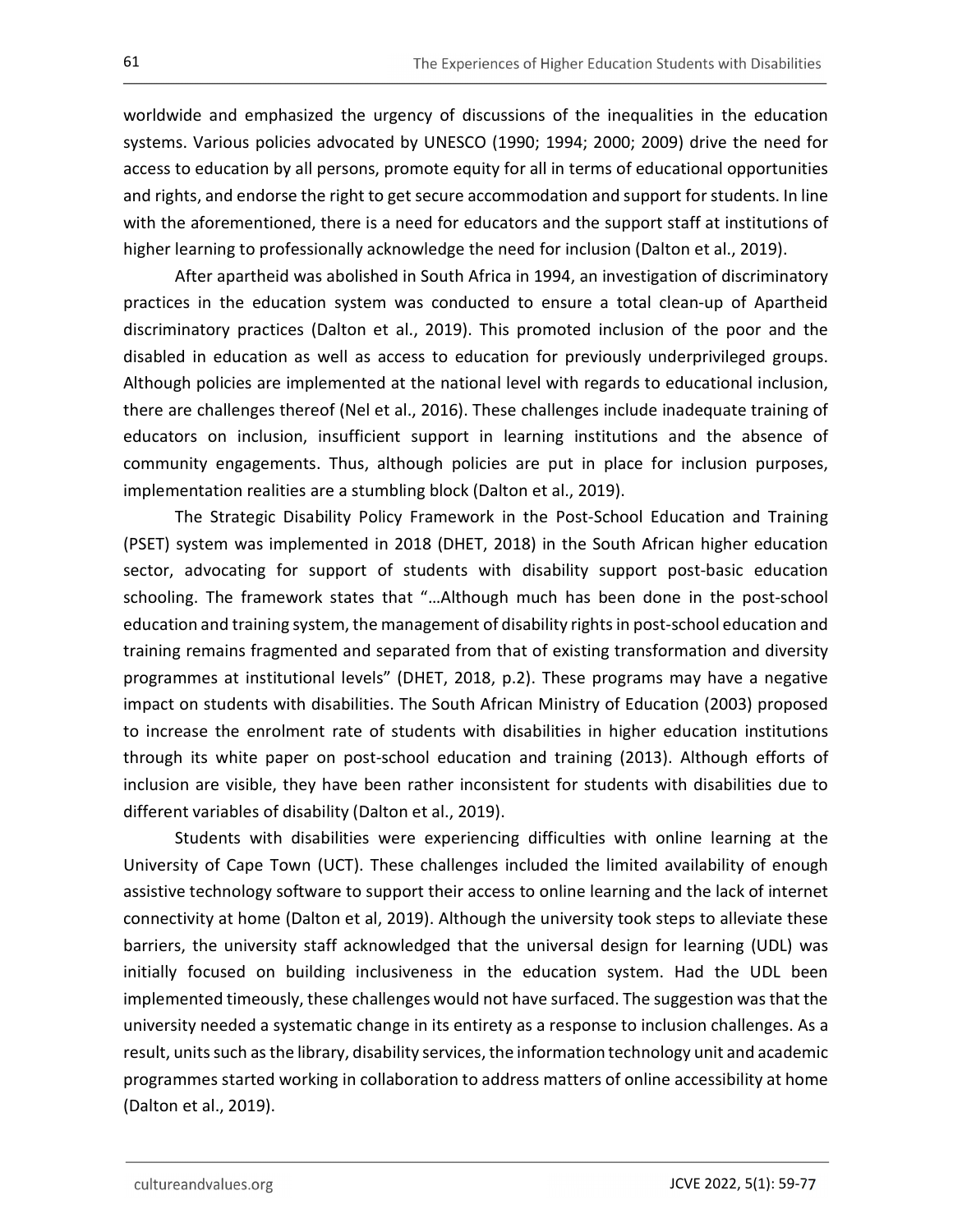At Stellenbosch University (SU), a study was conducted on students' experiences regarding inclusion and exclusion. The study exposed both the strengths and weaknesses of the disability support system at the university. The challenges revealed that faculties and staff members are not always aware of disability due to its multidimensional nature, and thus, they lack adequate planning for inclusion. The advantages include the university's provision of assistive technology to students with disabilities through the disability unit and the efficiency of the disability staff in engaging students and staff in the event of difficulty and the provision of awareness, training and support systems in the university. Currently, SU has adopted a policy for 'designing for all', not only focusing on people with disabilities, a cost-effective way in the long run that also caters for other groups other than the persons with disabilities. The 'design for all' policy is used by SU in engagement with the Stellenbosch Municipality not only for students but also staff, Stellenbosch residents and visitors. It includes a friendly construction of spaces such as car parks and pavements (Dalton et al., 2019).

#### Research questions

The following research questions were sought to answer to guide the research procedure.

- What is the nature of experiences of students with disabilities in learning during the COVID-19 pandemic at a selected institution of higher learning?
- How does the institutional Disability Unit assist students with disabilities for inclusion purposes?
- What are the advantages and disadvantages of online learning during the COVID-19 pandemic?
- How do lecturers' knowledge and institutional support assist students with disabilities in online learning during the COVID-19 pandemic?

#### REVIEW OF LITERATURE

#### The COVID-19 Pandemic and Its Implications on Learning and Teaching

The lockdown and social distancing measures adopted by most countries in response to the COVID-19 pandemic led to the closure of institutions of learning (Pokhrel & Chhetri, 2021). Globally, learning and teaching were drastically altered by the COVID-19 pandemic (El Said, 2021). "The pandemic created the biggest disruption of education systems in human history affecting nearly 1.6 billion learners in more than 200 countries" (Pokhrel & Chhetri, 2021, p. 133). As a result, education systems across the world opted to abruptly switch to online or blended learning (Bordoloi et al., 2021; El Said, 2021). The transition from 'chalk and talk' to largely online teaching and learning was inevitable and the only possible way to meet the needs of learning during the pandemic. However, it was mostly hurried, unplanned and posed as a challenge not only to students but educators, as the speed at which the shift was done was a transitional shock (Crouse et al, 2018; Bordoloi et al., 2021). Remote learning is a challenge to some due to the digital divide affecting most developing countries as well as other challenges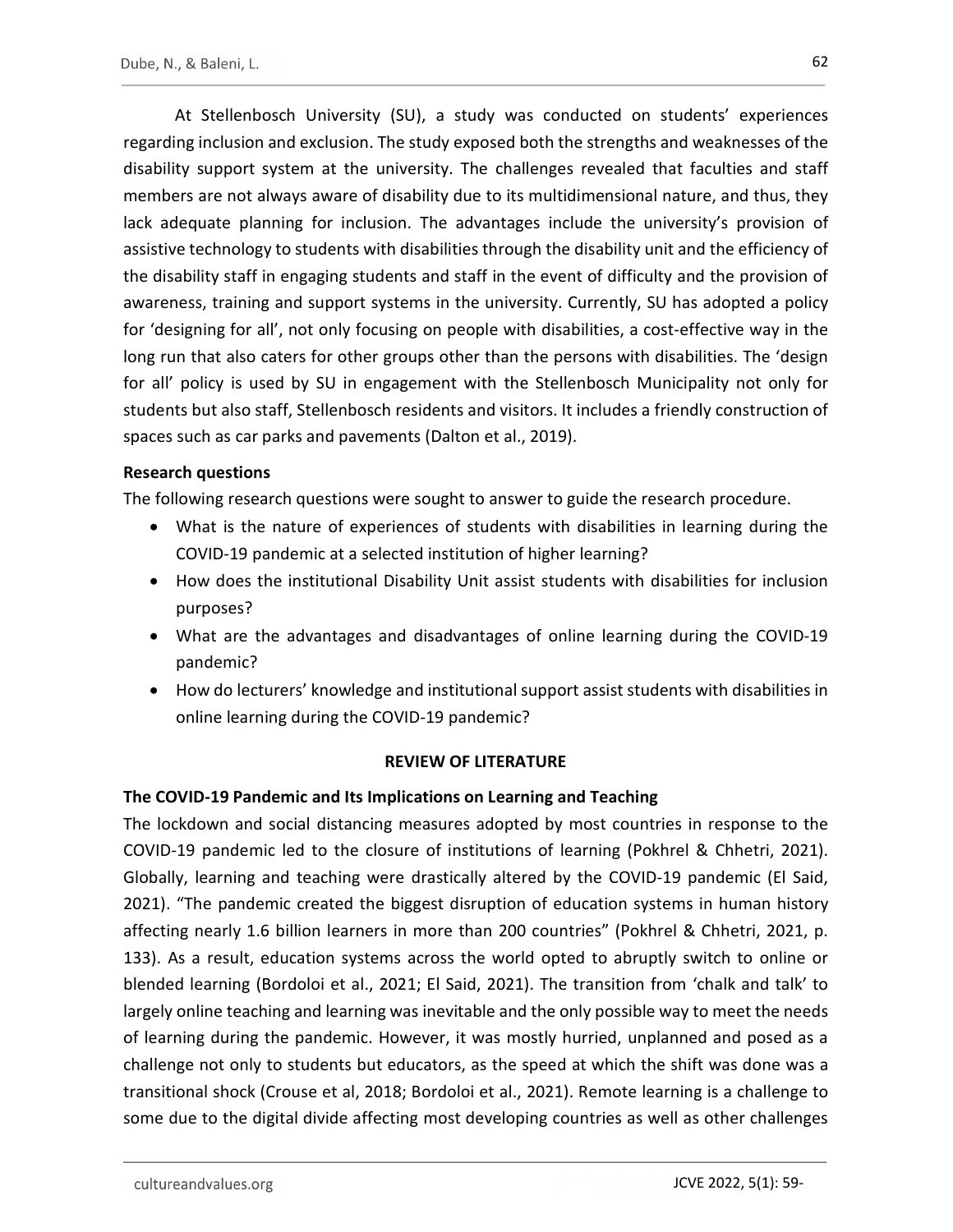related to using online gadgets for persons with disabilities. Therefore, although a move to an online/blended approach was unavoidable throughout the COVID-19 pandemic lockdown, institutions of learning needed a well-planned and proper roadmap to implement it, not an abrupt shift in response to a crisis (Crouse et al, 2018). Therefore, in the process of adapting to new changes, the preparation of students and staff needed to be carefully evaluated and supported continuously (Pokhrel & Chhetri, 2021).

A national state of disaster was declared by the President of South Africa on March 5, 2020, which led to the lockdown regulations that included the closure of all education centres in March 27, 2020. On June 1, 2020, the initial strategies to open learning institutions ware introduced in phases (DHET, 2020). However, other institutions opened as late as August 2020 due to different reasons and challenges. The opening of institutions of higher learning came in phases; students were allowed on campus at different stages and learning was done online or through blended means. This posed a lot of challenges as some students had neither the online learning devices required nor internet and network connectivity at their homes. On the  $30<sup>th</sup>$  of September 2020, the South African government announced the measures it put in place to mitigate the challenges faced by students (DHET, 2020). These included ensuring connectivity to more than 320 TVET campuses and distributing learning devices (laptops/tablets) to National Student Financial Aid Scheme (NSFAS) funded students who indicated their need for the devices. In spite of measures put in place by the government as well as institutions of higher learning at large, students continually experience challenging situations when engaging in online and blended learning at South African institutions.

## Online Learning for Students with Disabilities

Disability is a human right issue (Pokhrel & Chhetri 2021), however, research on the accessibility of online learning for people with disabilities is limited (Cinquin et al., 2019). Although online learning was initially expected to be a critical tool in access to education and fostering social inclusion (Cinquin et al., 2019), Dalton et al, (2019) argue that online learning platforms have a potential of excluding students with disability as a result of the costs of assistive devices, extensive support needs and sometimes inaccessible internet designs. Technological advancements in the learning space were anticipated to offer an increased access to education yet it contains exclusion possibilities particularly for learners with physical challenges such as visual impairments. "In order to ensure equity of access in higher education, universities and other post-secondary institutions must consider physical and programmatic access, content readability, personal usability and appropriate individual and system-based supports in order to achieve the goal of inclusive education" (Dalton et al., 2019, p. 3). This article explores the experiences of students with disabilities when participating in online learning. Furthermore, the paper aims to gain insights on how they adapt to, and participate in the higher education environment and to determine the factors and processes that may inhibit or promote their participation in the current pandemic environment. This study is thus deemed with high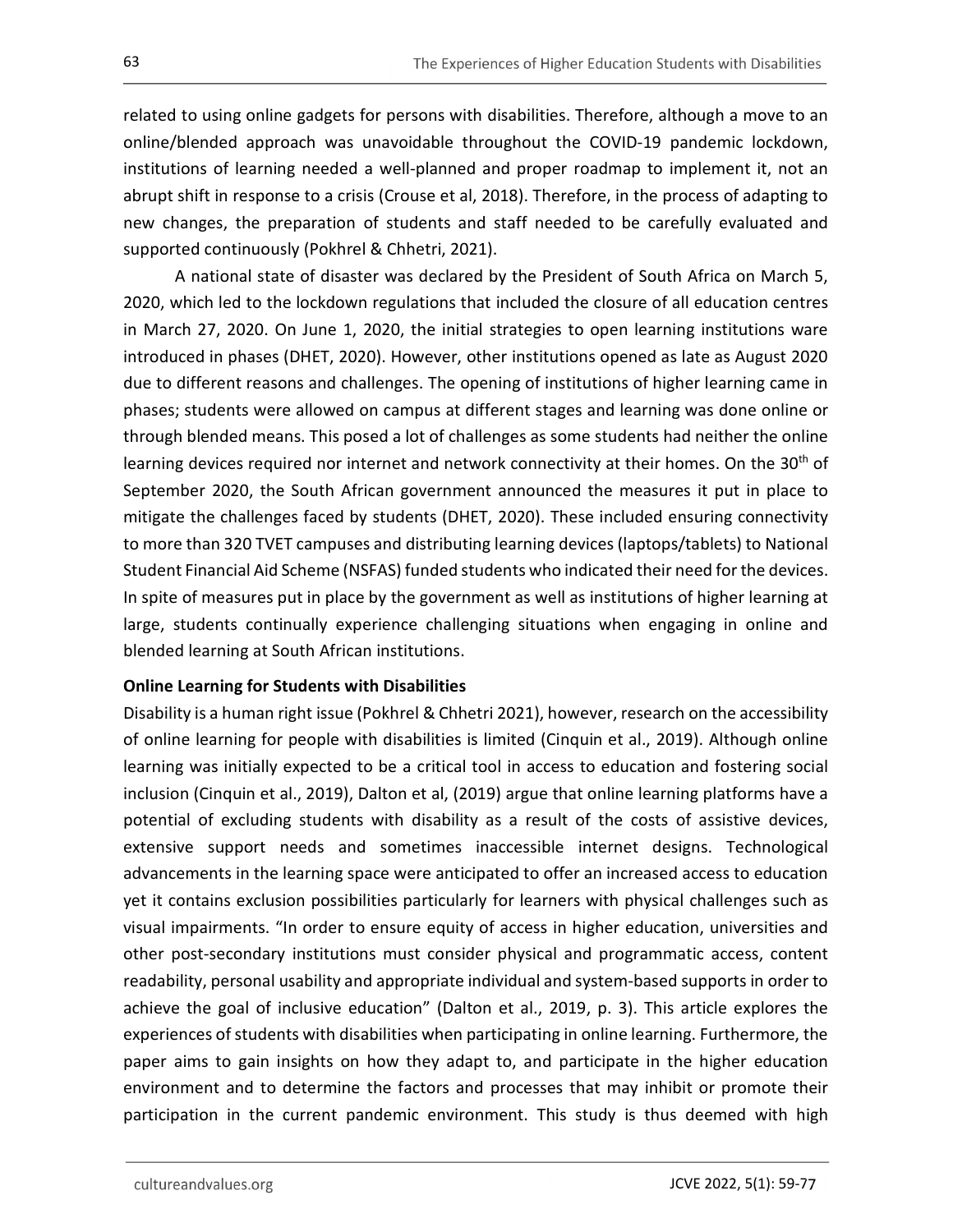relevance as there is no known research conducted on the impact of the sudden uptake of online learning on students with disabilities.

## The Social Model of Disability

In the 1970s people with disabilities, coined the Social Model as they considered disability as a socially constructed phenomenon. The model defines disability as caused by physical, institutional and attitude barriers that can be changed or eliminated. Thus, the model deviates from society's position of blaming a person with a disability for their shortcomings to acknowledging that disability will always be present in any society and therefore the only sensemaking strategy is to organise society and create environments that include rather than exclude persons with disabilities (Lisicki, 2015). The model identifies the key barriers such as attitudinal barriers, physical barriers and communication/information barriers to learning (Lisicki, 2015). Attitude barriers are social perspectives and they breed assumptions about individuals with disabilities to clarify, legitimize and sustain bias of segregation and avoidance in the public eye; for instance, presumptions that individuals with specific disabilities cannot do certain things. Physical barriers are hindrances connected to the physical and assembled climate and cover an enormous scope of obstructions that forestall equivalent access, like steps, limited passages and entryways, broken lifts or inaccessible housing/learning facilities as well as public spaces. There are also barriers to communication/information due to a lack of hearing induction loops and information not being provided in different formats like the large font. Shakespeare (2006) states that the Social Model of Disability is indispensable due to its usefulness at identifying barriers in the building of an environment implicitly aiming for a barrier-free dreamland that is impossible to realize. Since people with disabilities face intrinsic limitations, they should be emancipated by providing resources to overcome these limitations rather than merely limiting discrimination. By exploring the innovative pedagogies developed around the social model of disability, reflective practitioners in institutions of higher learning may find better ways to offer individualised support to students. Therefore, the adoption of the Social Model of Disability in this paper seeks to emphasize the role of institutions of higher learning in understanding the nature of disabilities and outlines the drawbacks that need to be redressed at the institutional level to better the lives of students. By exploring the experiences of students with disabilities in online learning during this COVID-19 pandemic, this paper adds to the discourse that advocates for the inclusivity of disabled persons in campus designs and online pedagogies.

#### **METHODS**

The study uses a qualitative approach, an ideal method for exploring human experiences. Participants were conveniently selected and each participant was presented with an informed consent letter. Out of the 66 students registered with the institution's Disability Unit (DU), only 4 participated in the study and thus limited the intended respondents targeted for the study. Semi-structured interviews were conducted to collect data from students with disabilities at a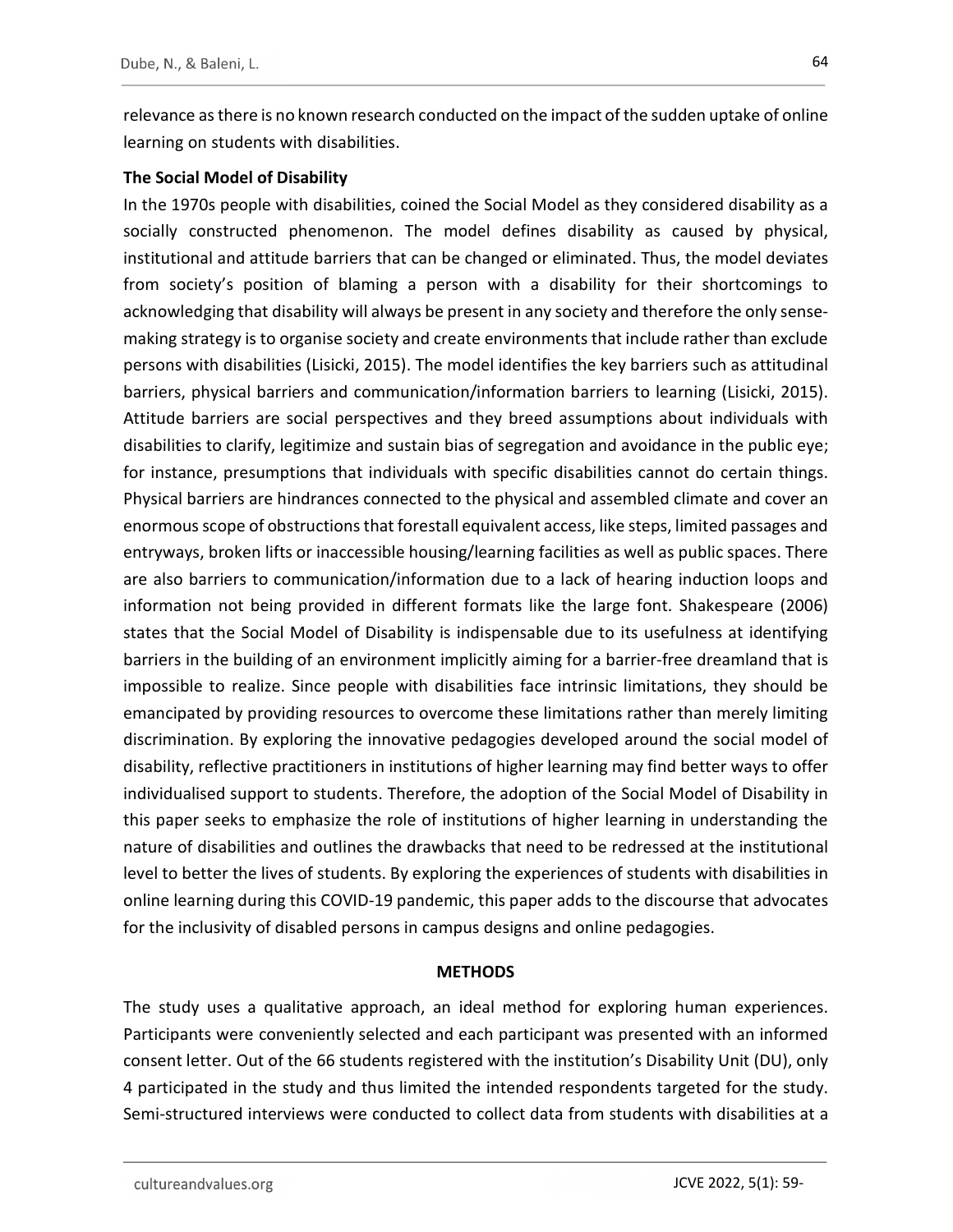selected institution of higher learning to understand their experiences with online learning including the advantages and disadvantages, assistive devices used, lecturers' roles and other institutional services offered to them. Due to the COVID-19 pandemic lockdown, the semistructured interviews were held both via Microsoft teams and physically, depending on the preference and ability of the participant. The interviews were recorded and later transcribed. Data was analysed using thematic analysis.

#### Ethical considerations

The POPIA Act (2021) was observed in the study. Pseudonyms were used to conceal participants' identities. Key ethical considerations for this study were: a) Informed consent, b) Beneficence – Do not harm, c) Respect for anonymity and confidentiality, and d) Respect for privacy. The validity of the research was observed by asking interview questions that relate to the research questions stipulated in this paper. The ethical clearance to conduct this study was issued by the University's Ethics Committee which provided assurance that standards were adhered to.

#### RESULTS

#### Nature of disability

Although understanding participants' nature of disabilities was never a key focus in the study, understanding students' different encounters vis-à-vis their diverse types of disabilities is crucial. Of the four participants interviewed, two had physical disabilities, one had a visual disability and one had an intellectual disability. They explained their disabilities as follows:

Participant 1 (Female student):

My disability is a bit difficult to explain because I have certain deformities and they affect me physically, so I cannot say 'this is the name of my disability'. So, I have several deformities. 1 leg is shorter than the other and I have a problem with my spine. So, they are like different deformities.

Participant 2 (Female student):

I have a sight problem. I'm partially short sighted. It's mainly because of the condition that I have, which is albinism. It affects my eyes. Even if I wear spectacles, they just help with the intensity of light. Because of the type of disability I have, there is motion in my eyes that I cannot control. When I'm looking at something for the longest time, reading a book, an article or something, I start feeling that motion and it gets strenuous. So, the spectacles aid with the intensity of light so that it won't affect me badly.

Participant 3 (Male student):

I have a physical disability. I had a stroke in 2018. My right side is not working, both my right hand and right foot. Luckily, I have always been left-handed. The stroke started in 2018, I was already a registered student at this institution. I stayed in the hospital for about 5 to 6 months. I had to come back and continue studying.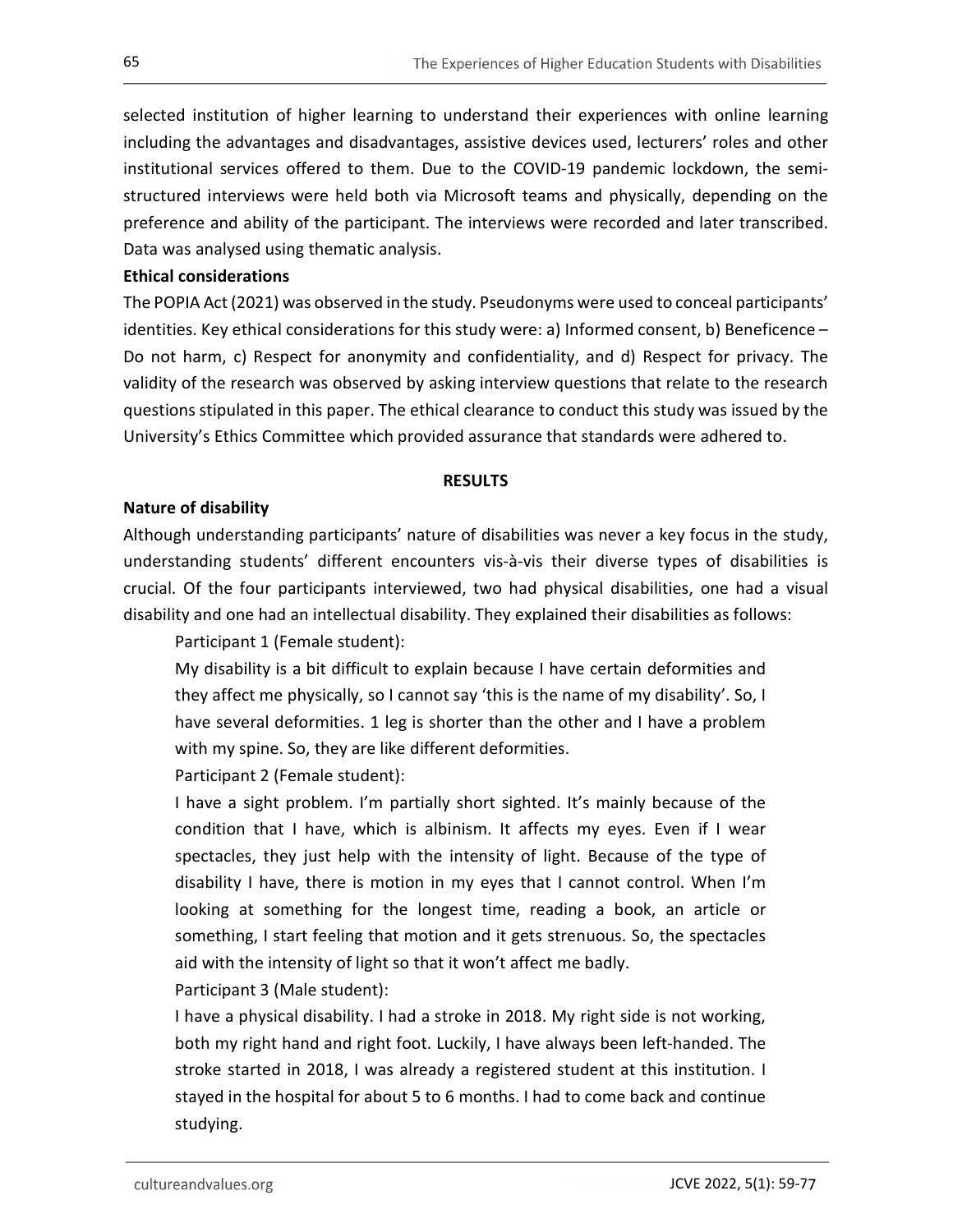## Participant 4: (Male student)

I have problems with motor and psychological coordination. I see illusions... I'm easily distracted and I take time to grasp the content of what I'm learning, compared to other learners.

## The role played by the institutional Disability Unit (DU) to assist students with disabilities for inclusion purposes.

Most South African institutions of higher learning "…have established DUs at their campuses to offer specialised services to students with disabilities, to facilitate access and integration of these students at their respective institutions" (Mbuvha, 2019, p. 57). In the same vein, the institution under study has a Disability Unit (DU) for the same purpose. In order to determine the organizational support offered by the DU to students with disabilities, participants were asked to specify the support they get from the DU. Participants commended the DU for assisting them in terms of giving them access to designated areas, assisting with residence allocation and financial aid application.

Participant 4 said:

By becoming a member of the Disability Unit, you are given an access card for places such as the library to access computers designed for students with various forms of disability.

#### Assistive devices used for learning ever since the beginning of the COVID-19 lockdown

With the epidemic of the COVID-19 virus in South Africa, different institutions of higher learning adopted different teaching and learning methods in adherence to the lockdown regulations. The institution under study adopted the blended learning method. However, although 'blended learning' became the perfectly fitting phrase to describe the institutional method of instruction during the COVID-19 lockdown, most instruction and assessment was done online. This study, therefore, explores the experiences of students with disabilities regarding online learning (specifically) during the COVID-19 lockdown. In this regard, participants shared the assistive devices they used for learning during the lockdown. Participant 2 shared the following:

My spectacles are of help and now that we use computers a lot during the pandemic, there is a computer at the library meant for student with eyesight problems that has a big screen that magnifies the smaller computer screen. So, I usually use it when doing my school work, it helps me a lot... The computer is user-friendly and even if there are challenges, the librarians are always there to help.

#### Participant 3 said:

I use a normal computer although I can't use my right hand. It's really a disadvantage. I would have loved to get a computer designed for my condition. I also wanted a printer so that I print my reading material. Reading from a computer is sometimes difficult, my only functioning hand gets tired easily.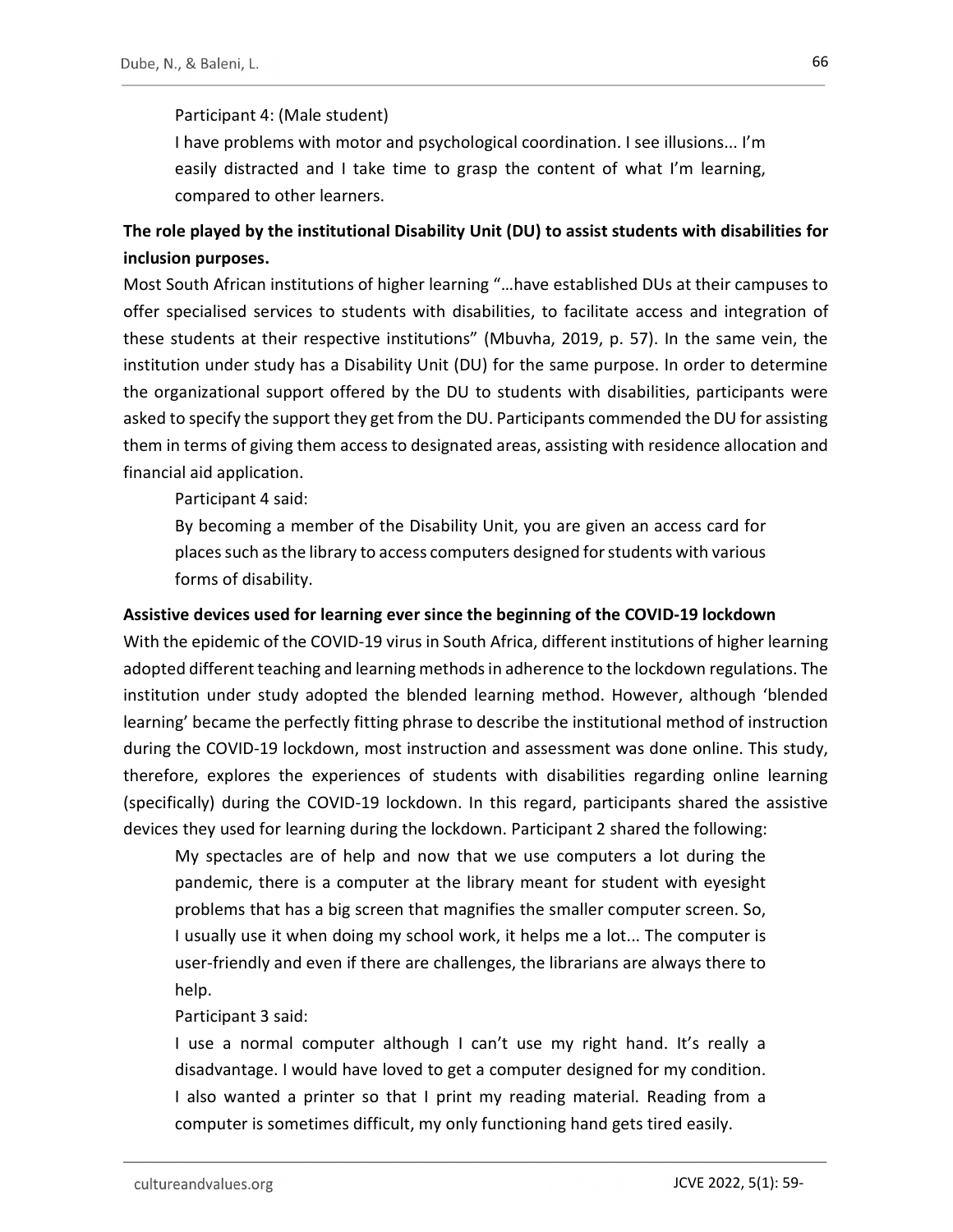## Participant 4 said:

I do not have any assistive device that I'm using right now, the only thing that could be useful for me is sufficient time to interact with the course material because I take time to grasp... I once applied for a carer (helper) because the time I use for washing and cooking, if that could be diverted to study time that could be helpful. My application was however not successful.

Students with varying disabilities require different services and devices from the institution. Some participants indicated that although they have some form of disabilities, they do not need assistive devices from the institution due to the nature of their disabilities. One participant indicated that disability is a complex phenomenon, assistive devices are not enough as he needs a carer to relieve him of his daily chores as he has an intellectual disability that requires an elongated time to study. Other than the user-friendly computers with magnified words and symbols for the visually impaired students, there were no other institutional assistive devices mentioned by participants.

## Advantages of online learning during the COVID-19 pandemic.

Research Participants were asked about the advantages of online learning vis-à-vis their different disabilities to determine how they benefitted from online learning. The following were their sentiments.

Participant 1 mentioned that:

The advantage is that at least I don't have to walk to campus anymore as I struggle with stairs and the distance. For instance, when we are on campus, the venues that we use, the other one is at Elco building and others are at Nkuhlu department, so that distance is too much for me as I easily get tired when I walk. I don't have to walk the distance from one venue to another now that we are learning online. So, attending online is an advantage in that regard. Participant 2 said:

Online learning is advantageous for me firstly because when we were attending traditional classes, I used to have difficulties e.g. I had difficulties in my maths class, the lecturer used to write on the board and it was a big class and there were so many students. So, I had difficulties in seeing what was on the board and it was also difficult for me to get a seat at the front row. So now that we are using online learning, it's much better because I'm always on my screen, it's just in front of me. It's easier to see everything. At least I don't have to go to class when the conditions are unfavourable for me because once it's hot, I literally turn blind and cannot see anything. So now that we are doing things in the respective places of our comfort, I'm very productive.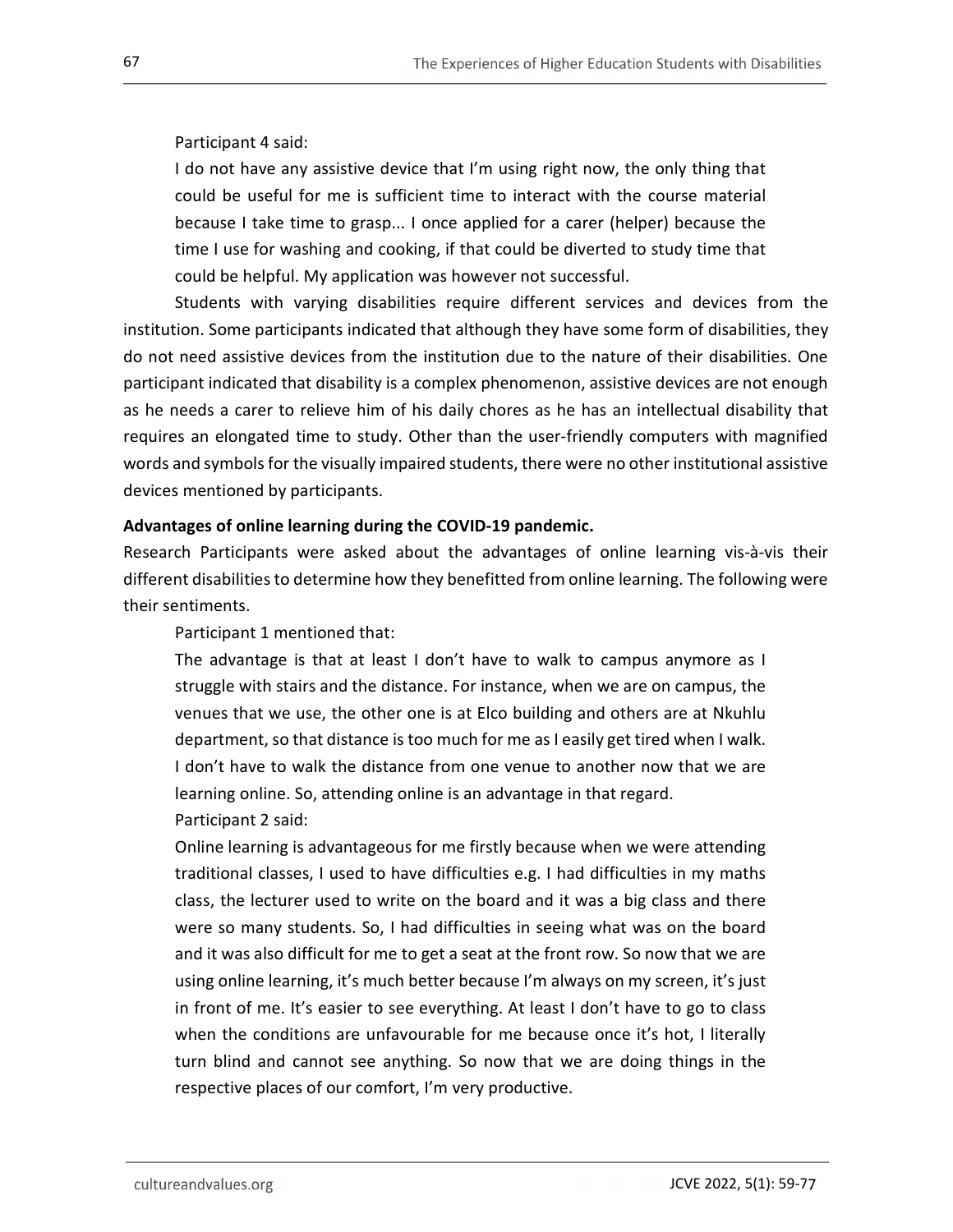Participant 4:

Nothing much has changed, but I prefer online learning since walking to class is a struggle for me.

Although online learning comes with its own challenges, it is somewhat preferred by students with mobility disabilities. They prefer to study at their residences without having to walk to lecture halls or use stairs. With regards to mobility problems, Participant 3 said:

Here at the institution, most buildings require one to use steps. There are very few ramps here. For instance, imagine how steep those offices at the faculty of Social Sciences and Humanities are. I get stressed when I think of going up those stairs. Buildings here are mostly not user-friendly. There are lifts here in some buildings, but they are not working. For instance, almost all of our classes were held at Henderson Hall and at that building we use steps. I always think of how I would attend if I was using a wheel chair? There isn't a way for a person using a wheel chair at that building. I would ask to be pushed every time. So, all in all, most buildings are not user-friendly at all.

Even the buildings and streets that have wheelchair ramps, the ramps are too steep. There is a ramp there on your way to bursary offices, it's so steep. So even if the idea of ramps was thought of, constructors make them steep. So sometimes people think they are inclusive yet their inclusiveness is not good enough. I'd suggest that when constructors are building something, they should also cater for persons with disability, they should also get guidance from people with disability or people who have knowledge on disability matters... Therefore, because of these challenges and my kind of disability, I honestly prefer online learning.

#### Disadvantages of online learning

Participants were asked about the disadvantages of online learning in respect of their unique disabilities in order to determine its shortfalls for students with various disabilities. Participant 1 said the disadvantages of online learning in her opinion are universal with abled students. She stated that:

It's been difficult for me to transition from traditional/physical learning to virtual just like the 'abled' students. In traditional learning, it was somewhat satisfying to be in the same venue with your lecturer and listen to him/her speaking. So, this transition has been a bit difficult. Some of the things affect everyone else and are not only restricted to persons with disability. For instance, network and Wi-Fi problems affect everyone.

Participant 2 mentioned that: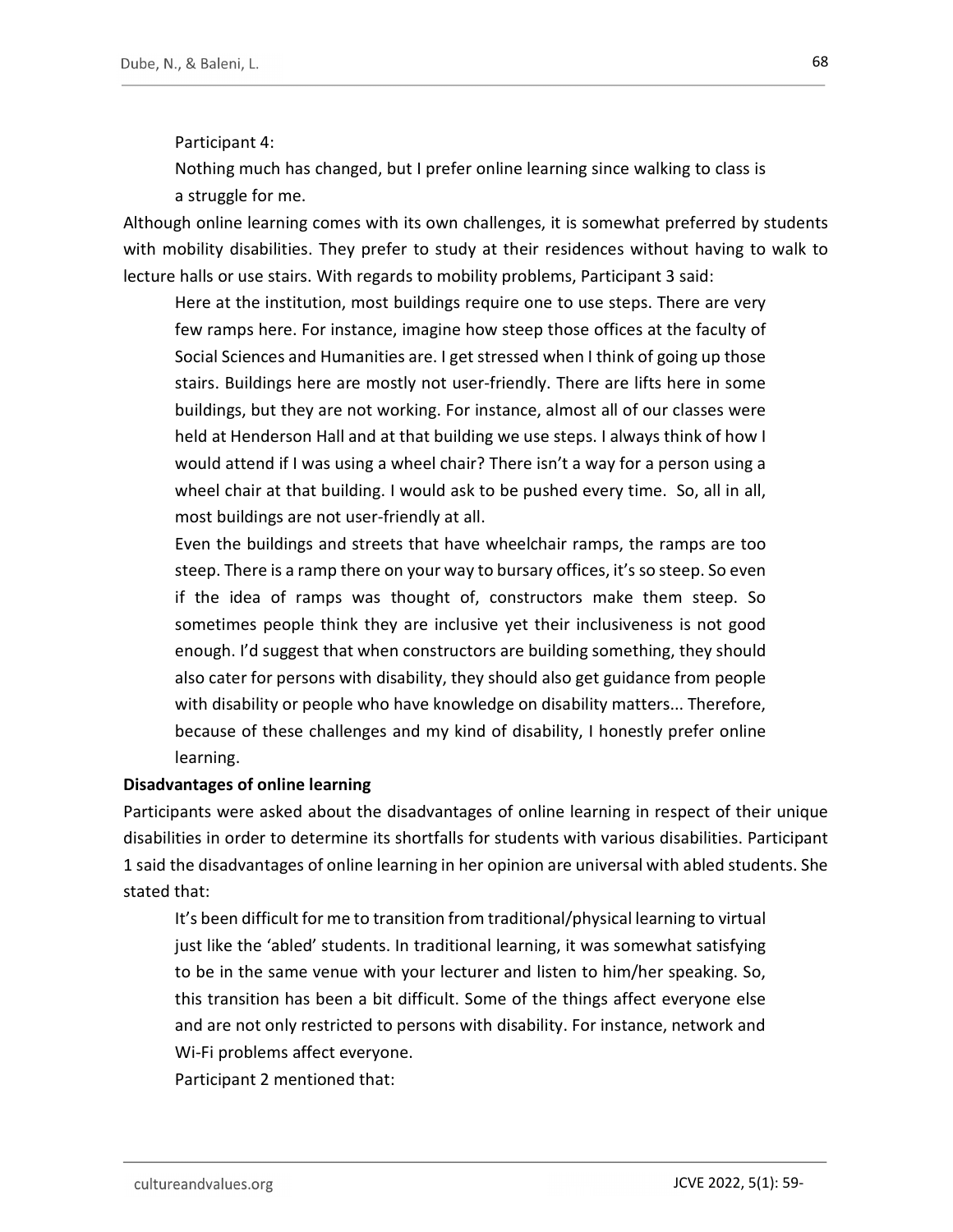The disadvantage is that I'm always on my computer screen. So, it eventually affects my sight. Just a week ago, I was at my optometrist to register for eye drops for my sight because my eyes are sore, they get swollen.

Participant 3 said:

Honestly this online learning requires one to have assistive devices, even Wi-Fi is a challenge here at school sometimes. Sometimes you feel the need to study from home and the data easily gets depleted...

In South Africa, the transition from the traditional way of learning to virtual or online learning was sudden and stakeholders were unprepared for such an abrupt change. As a result, online learning has its disadvantages at the institution under study and particularly for students with disabilities. Although online learning is generally challenging in South Africa where mobile data and Wi-Fi is averagely expensive and some areas of the country have network coverage problems, the challenges faced by students with disabilities are far deeper depending on the nature of their disabilities. Participants in this study also mentioned the ordinary challenges of online learning faced by an average student in the country, however, a participant with visual problems complained of the strain and pain of having to look at a computer screen for long hours.

#### Online lecturers' knowledge of their students with disabilities

A practice of inclusive education is to include the participation of all students in the teaching and learning process and to treat them as valuable members of the group (Svendby, 2020). Understanding the issues surrounding the inclusion of students with disabilities is crucial to the understanding of integrated education during online learning in the COVID-19 pandemic lockdown. Participants were therefore asked if their lecturers were aware of their disabilities. Below are some of their responses.

Participant 1 said:

I would like to think so, but not sure. Most of my lecturers knew before the pandemic, but then we have trainee lecturers now that change every year and now, we are not always on campus, so I don't think they know. At the Disability Unit, we completed forms where we list all our lecturers, so I'm not sure if DU informs them. But most of my lecturers who taught me before lockdown know about my disability but it's the new ones that I'm not sure about.

Participant 2 said:

Not many of them. The few that know, I had to tell them because I had difficulties and needed help... Well, I will tell you that it's not easy to just go to your lecturer and tell them that you have a special need because most of the time, it looks like you are longing for attention. Some of them don't really understand their role in this whole thing. So, I choose who to tell. For example, on my undergraduate degree, I suffered a lot because I had a very stubborn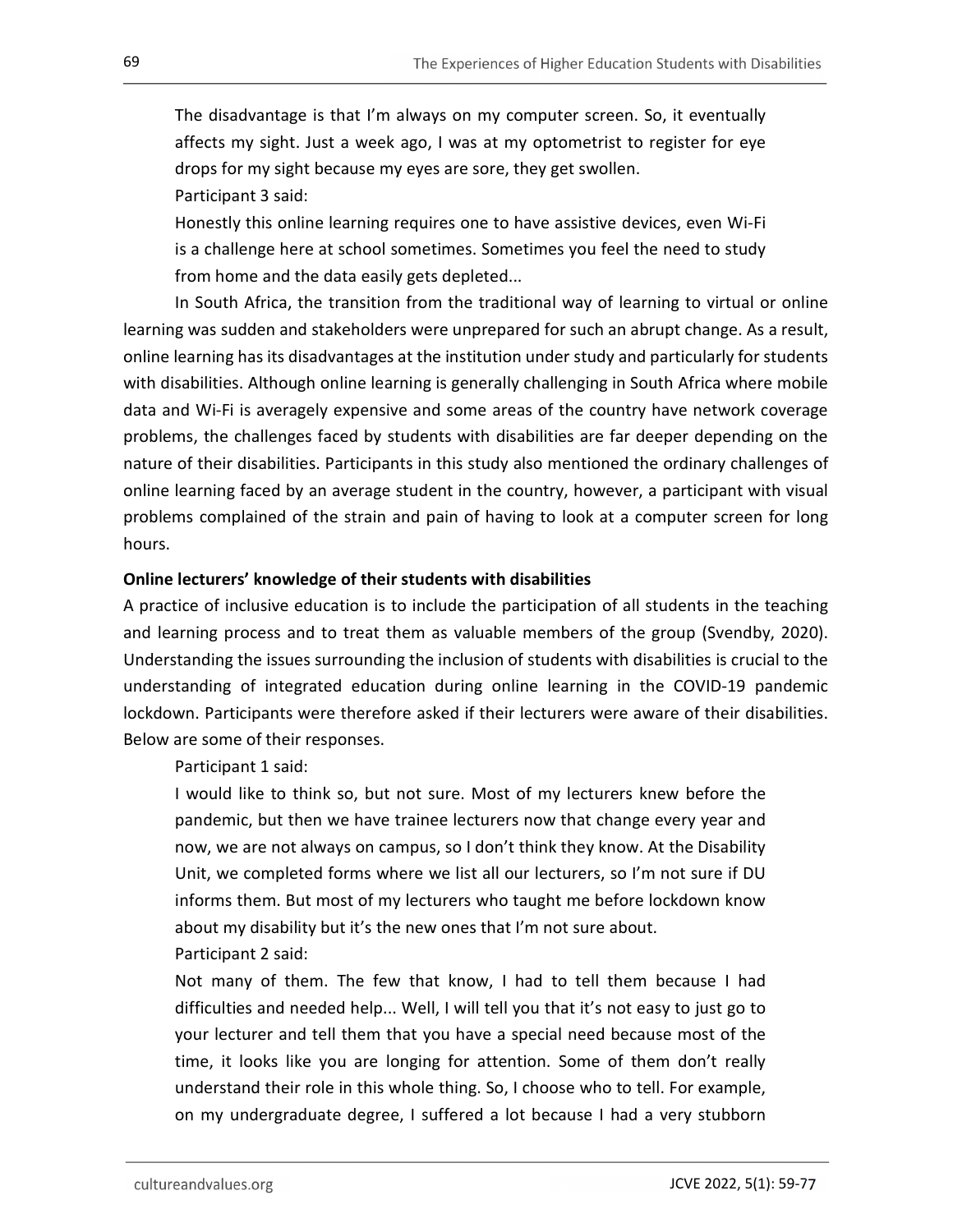lecturer, sorry to say. He was very difficult; he was not approachable. I saved myself by just keeping quiet. I suffered most as I chose to keep quiet. To him, it would be like I'm underperforming and then I'm pulling this stunt that I have a disability and he would make a joke about me in front of the whole class. So, I wouldn't even try him, I would just keep quiet. Then I would tell those that I could see that they understood the concept of inclusive education and they would give me the support that I need.

However, this other time during lockdown, my teaching profession lecturer offered large printed notes because he understands that I cannot be by my computer all the time. So, he printed the notes in a different colour print so that I would not have to use the white paper all the time. So that was a break from using a computer.

Participant 3 said:

I don't think so because now we are under lockdown, so we don't meet face to face. The HOD knows me, but even if he knows, there is nothing he does differently to accommodate me or let me say students with disabilities. For instance, I can't write tests in the few minutes they allocate to everyone else. My only wish is to be given extra time to write tests.

Participant 4 shared that:

No, I don't talk about my disability. Even when we write exams, I don't ask for extra time. I perform as other learners do. I receive nothing, I just do what I can to perform... My lecturers are not aware of different students with disabilities. They just disseminate assessments like there is no one with disability in their cohort. So, I have settled with that.

Participants indicated that only a few lecturers were aware of their disabilities, those that were aware, knew of the disabilities before the institution shifted to online/virtual learning. Based on Svendby's (2020) research into Norwegian higher education lecturers' experiences in teaching invisibly disabled students, it was found that there were no formal guidelines, no formal training and no access to pedagogical resources for lecturers with invisibly disabled students. To ensure an inclusive educational environment, the study recommends that higher education institutions should consider their obligations to education accessibility by implementing clear guidelines and providing mandatory training to academic staff in inclusive practices.

#### Institutional support for students with disability

The issue of disability is very complex and thus, studies on disability matters require background information such as the types of disabilities, the role played by relevant disability units and so on. Now that the background information has been sought in the previous sections, this part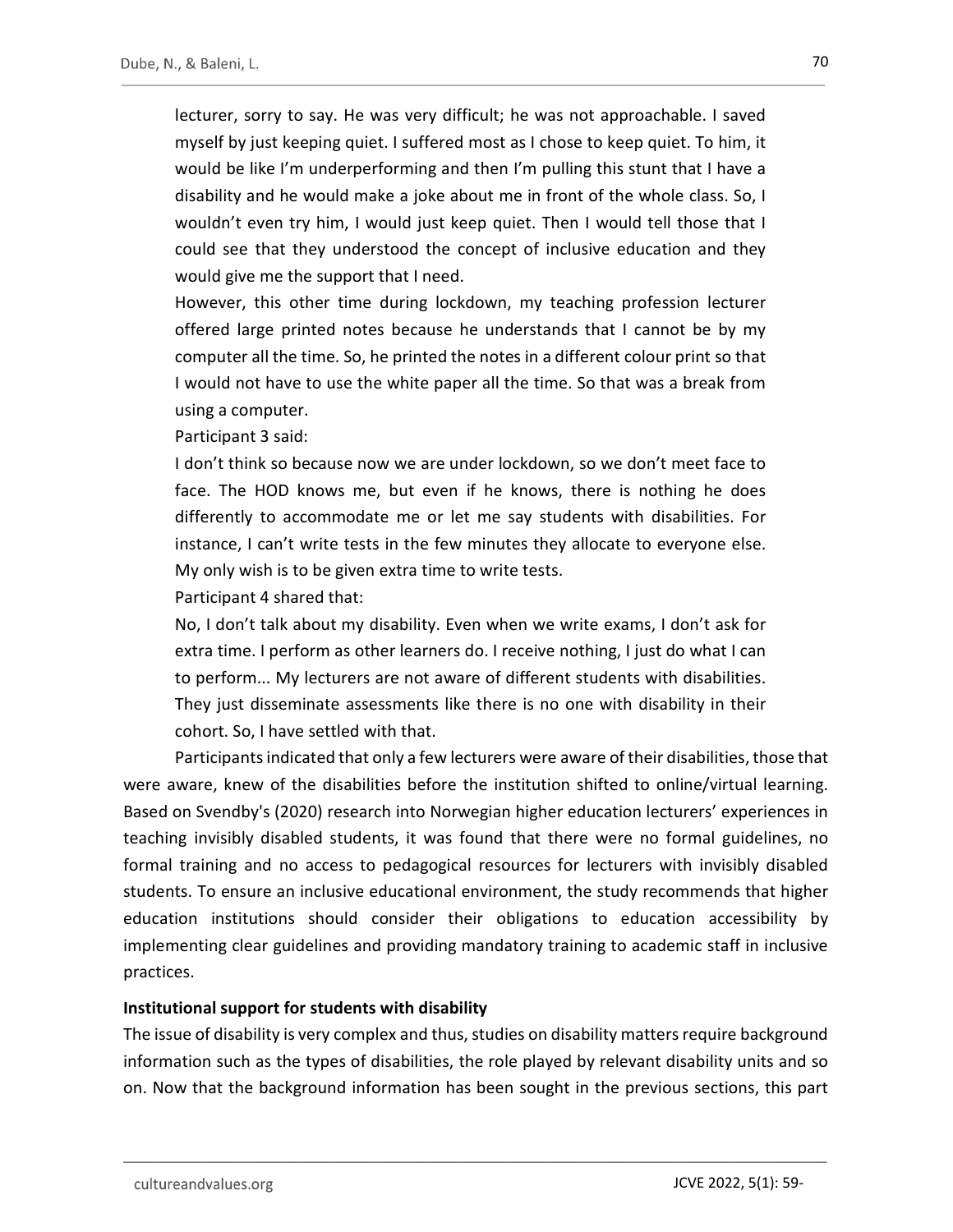investigates the holistic organisational support received by students with disabilities. All participants applauded the institution for its efforts although there are still shortfalls. Participant 2 said:

I'd say not enough but there is progress. I have been here for the longest time and there has been progress and great progress I'd say. So somewhere, somehow, they are going to get there, I think. For now, they are doing enough, I have observed the disability awareness that they do at the unit. The building that they have been building (the new student village building) is user-friendly for students with disability. The university is trying by all means not to separate students with special needs with students that are 'normal', in the lack of a better word. One thing about us, we don't really like to be separated. The reality of the matter is that, yes, we can get a special treatment and all of that, but we also have to be around people in preparation for our next stages of life, for example, we are going to go to the corporate world and we have to get there knowing how to blend with other people. So, in as much as the university is trying to accommodate us, it mustn't separate us totally from other students as there won't be a special society for us. We really need to be with other people but the whole environment's conditions must be favourable.

Participant 4 said:

The institution is trying. There was once a disability workshop which I attended which involved disability representatives from different institutions across the country. The workshop was organised for different disability units to share their institutional experiences and collectively roadmap ways of promoting inclusive education, provide better access for disabled learners and to provide an extensive support for them. I think they are doing a good job. I attended that workshop, I observed it and it came to my attention that other institutions still do not have disability units. So, our institution is advanced and they are aiming to improve the services they offer. At least they have already taken a good step.

#### **DISCUSSION**

Many disability scholars agree that there is still a long way to go until students with disabilities in higher education institutions are treated equally with other abled students. The lives of students with disabilities on campus continue to be impacted by a sense of exclusion, even though physical barriers and exclusion discourses (Dolmage, 2017; Eunyoung & Aquino, 2017). In support of the statement above, a participant in this study mentioned that there are very few ramps on campus and those that are there are very steep, hence his preference of the university's sudden shift to online learning for most courses where he would not have to go to campus. Participants with physical disabilities (mobility challenges) and those with visual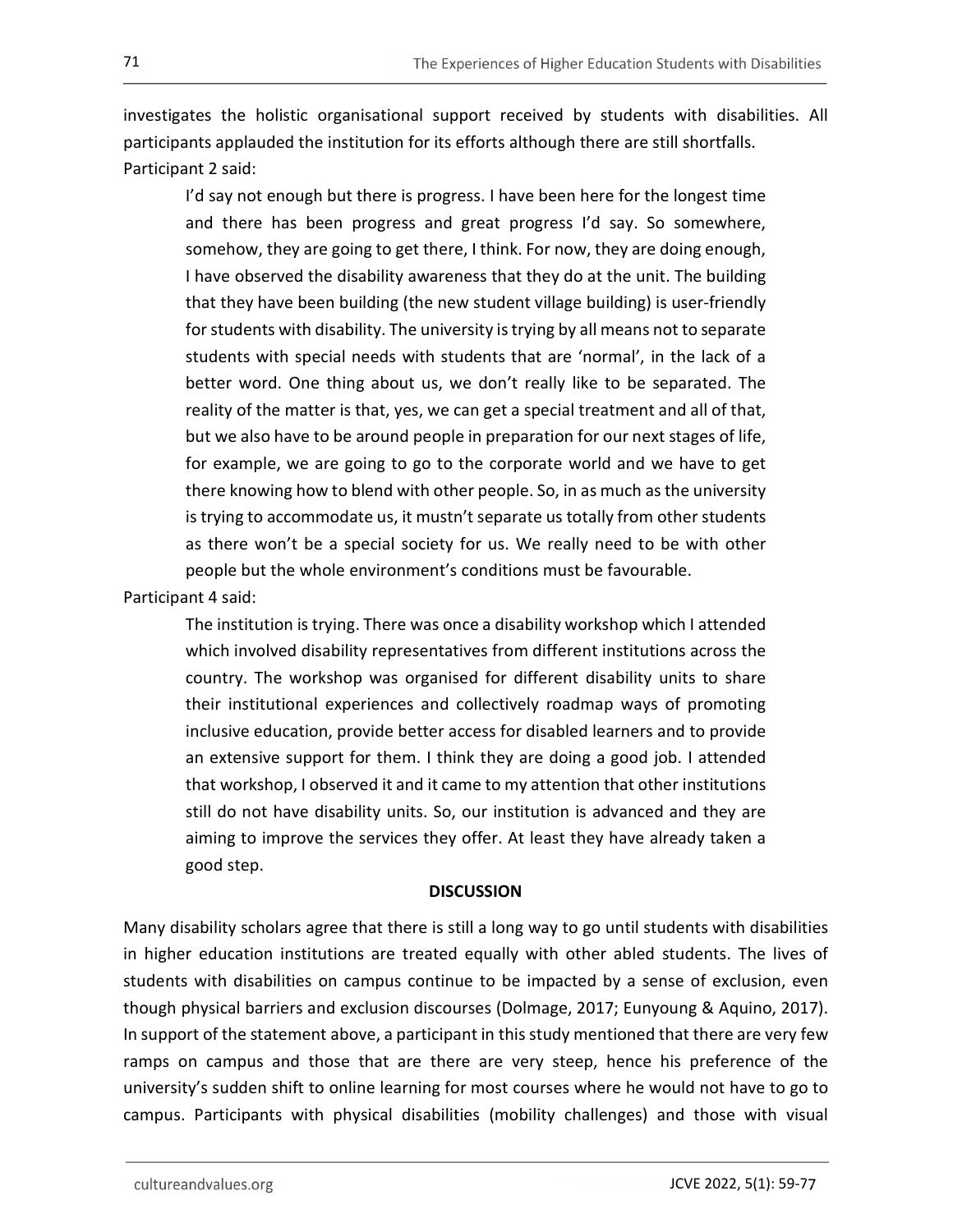disabilities prefer to study online as mobility is challenging on campuses as a result of the campuses' infrastructural designs and the sun which affects those with visual challenges.

This paper explored the experiences of students with disabilities during the COVID-19 pandemic lockdown. With regards to the support offered by the institution particularly during the COVID-19 pandemic and online learning, most participants indicated that there was no extended support to that cause. Only one participant indicated that her lecturer printed large font-sized notes for her since she is partially blind. It is apparent that most lecturers are not aware of students with varying disabilities in their cohorts in the online learning process, as a result, there is little attempt to foster inclusion on their side. This raises questions of disability disclosure. Although disability disclosure is usually encouraged at institutions of higher learning, it has both advantages and disadvantages (Castrodale, 2015). While institutions of higher learning would prefer students to disclose their disabilities to prepare them for appropriate support (Cunnah, 2015), it is not easy for students with disability to do so (Dolmage, 2017). This is due to various factors such as the uneasiness of disclosure, the thought of being perceived as trying too hard to convince others of one's disability or buying pity (Madriaga, 2007), bad experience with disclosure such as negative reactions (Collins & Wowbray, 2005) and generally the question of how one identifies him/herself. Grimes et al, (2019) state that as a result of different factors, most invisibly disabled students choose nondisclosure. The reasons for nondisclosure are mostly in synchrony with the social model which regards disability as socially constructed by the institutional and attitudinal barriers created by the 'abled'. The model suggests that these barriers can be eliminated or changed if society acknowledges disability as a social phenomenon that will forever exist, and therefore realise the need to create inclusive environments. In the case of institutions of higher learning, awareness campaigns and workshops on disability matters could be made mandatory for all staff members and fellow students.

A study conducted by Mutanga and Walker (2017) on the perspectives of lecturers on students with disabilities at two universities in South Africa revealed that lecturers had little to no knowledge or skills on how to handle students with disabilities and make suitable adaptations for them. In the same vein, Barbour (2010) argues that, one of the biggest challenges faced by teacher/lecturer education programs is the general lack of known models on which to design courses that will support educators in teaching and supporting students with disabilities through online school experiences.

Svendby (2020) also states that there is still so much prejudice, uncertainty and little knowledge regarding disability and ways of adaptations amongst lecturers at higher learning institutions. These obviously worsened during the COVID-19 pandemic where there was a sudden shift from the traditional face-to-face learning to online learning, particularly in developing countries. As a result of the sudden shift, most lecturers teach with no knowledge of students with disabilities in their cohorts and even how to handle them when aware. Online learning even conceals the disabilities of the visibly disabled. Therefore, the need to sensitise,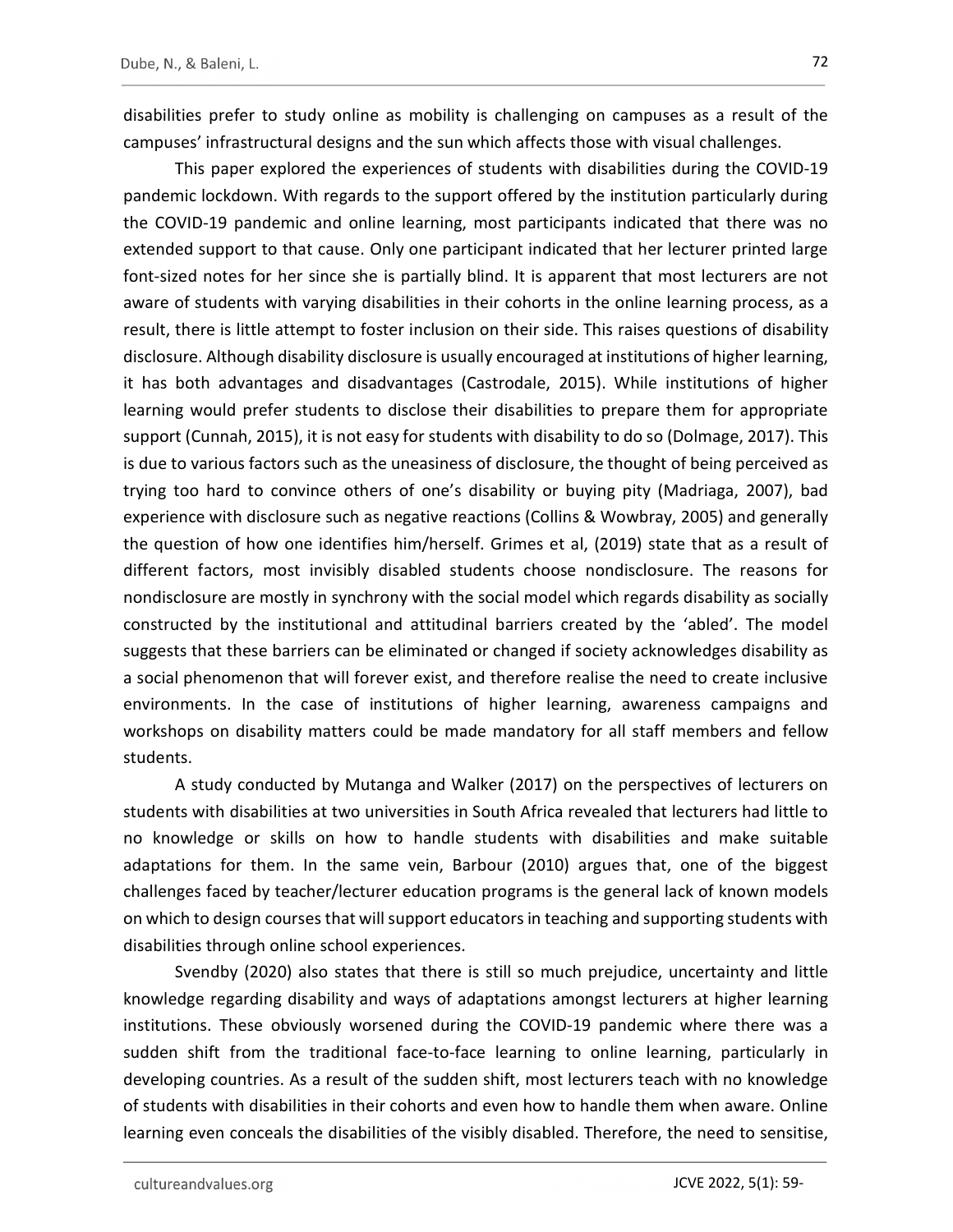inform and train staff members, especially lecturers to check students with disabilities in their cohorts and respond to their needs properly, use appropriate designs for teaching and promote the use of assistive devices especially during online learning is increasing. Online learning especially during the confines of the COVID-19 pandemic has proven to be extremely challenging for students with diverse needs (both able and disabled students), hence institutions of higher learning need to cautiously lessen these challenges faced by students.

Although the Institutional DU had been applauded by participants in this study for its role in their adaptation and inclusion, this study further suggests that the unit should further facilitate disclosure of students with disabilities to their lecturers. Each university lecturer should be well informed of the students with disabilities in their class, the nature of their disabilities and must also be equipped to implement adequate methods of inclusion.

While the use of assistive devices is one of the most accommodative ways of promoting the inclusion of students with disabilities, other students with diverse types of disabilities require different kinds of services from the institution. In this study, a participant with an intellectual disability indicated that he does not need an assistive device per se for online learning, he needs extra time for his assessments which he does not get online as his lecturers are not aware of his disability. This shows that the needs of students with disabilities are not universal and are extremely diverse, hence the need for institutions of higher learning to promote inclusion by encouraging disclosure, consultations and involve different stakeholders in the inclusion process (DU staff, lecturers and students with disabilities themselves).

Assistive technology has recently sparked a controversial debate especially with regards to education. Studies on special education/disability have proven that the decisions about persons with disabilities are often made by those without disabilities and hence decisions are finalised based on assumptions and generalisations without the involvement of those with disabilities (Ahmed, 2018). Thus, the general assumption made by institutions of higher learning is that assistive devices are enough to cater for the needs of students with disabilities yet other forms of support needed by such students are often overlooked. A participant indicated for instance that the disability ramps on campus are too steep and are likely to have been constructed without the involvement of people with disability knowledge.

Tindle et al. (2016) state that there is very limited research about students with disabilities learning online. Ideally, online learning should be tailored to each student's preferences and needs, especially those with disabilities (Tindle et al., 2016), however, the institution under study has minimal to no 'personalised' kind of learning for students with disabilities. Contrary to this, a participant in this study indicated a very important point, yet subject to debate. She said that students with disabilities do not necessarily need to be awarded any special treatment or separated from other students in inclusion endeavours. The participant said they want to be treated normally in preparation for their next stages of life, where there may not be any special services rendered to them. So, in all attempts of the inclusion of students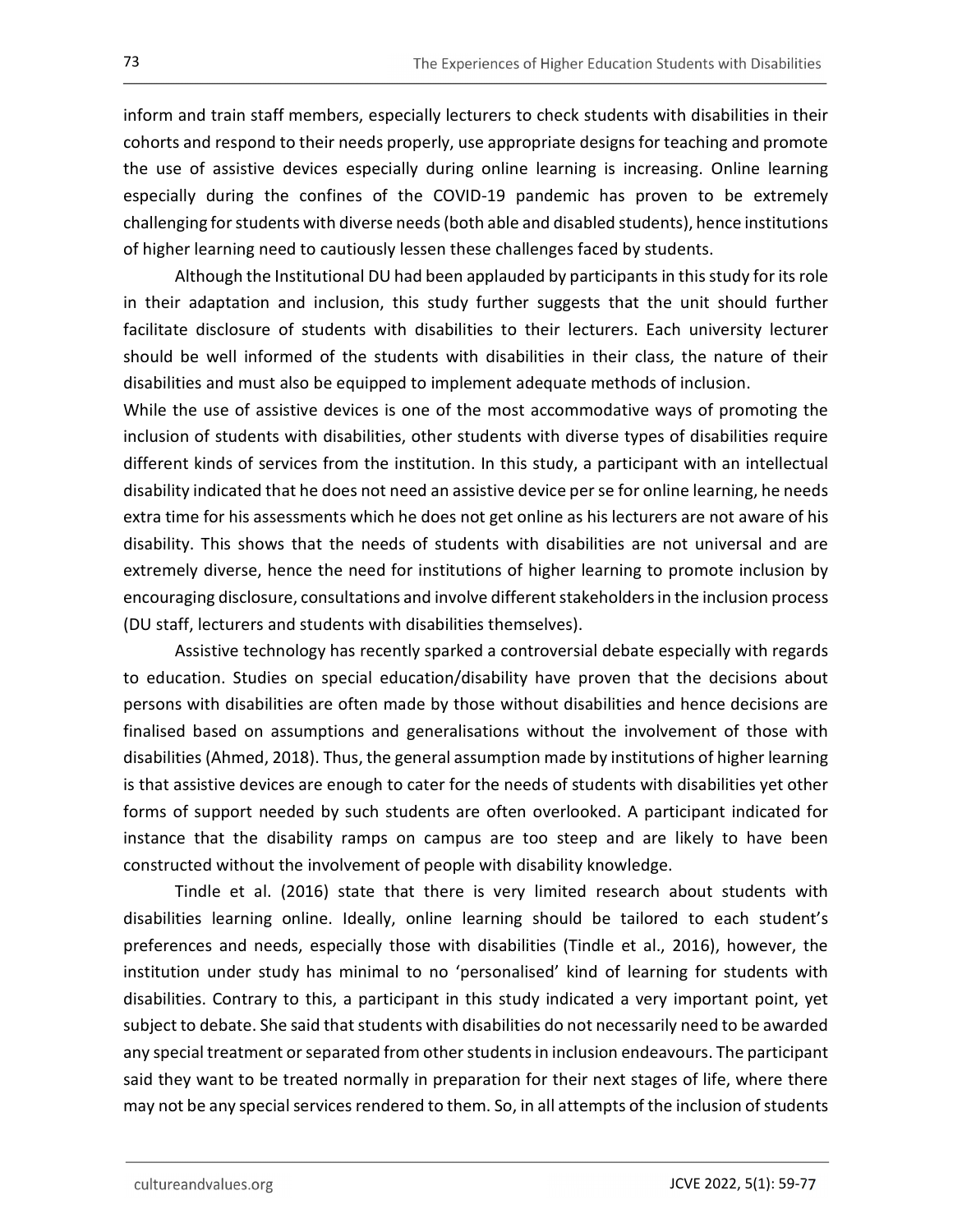with disabilities, there should be a balance between rendering them 'personalised special services' and allowing them to live a real life where they get by without overreliance on aid. In a nutshell, the Social Model of Disability which underpins this study proposes the identification of existing barriers to an inclusive life for persons with disabilities. The model advocates for the limitation of disability discrimination in various ways. In the case of this study, the emphasis is on the role of higher education institutions in understanding the nature and complexities of disabilities and redressing them at the institutional level to make the lives of students with disabilities better.

#### **CONCLUSION**

Achieving total inclusion in institutions of higher learning to cater for students with disabilities is an uphill struggle. The outbreak of the COVID-19 pandemic in South Africa particularly introduced serious implications in the higher education sector where there was an abrupt need to move from traditional learning to online and blended learning. While several studies have been conducted on the implications of a sudden move to online learning by higher education institutions, there is no evidence of a focus on students with disabilities. This study reveals that the institution under study has no tailor-made assistive devices for students with disabilities who need them. Lecturers who teach online are largely unaware of the disabilities of students in their cohorts and hence, rarely employ inclusive learning pedagogies. While it is easy to blame lecturers for their ignorance of students with disabilities in their classes, students usually get reluctant to disclose their disabilities due to factors such as uneasiness of disclosure and bad experience with disclosure. The study concludes and suggests that different institutional stakeholders such as the Disability Unit, lecturers and students with disabilities should all take part in inclusion endeavours. The Disability Unit which has been praised by participants should be the facilitator of inclusion between lecturers, students with disabilities and any other relevant stakeholders. Lecturers should also receive some form of training or workshops relating to matters of inclusion and disability. Although this study aimed at exploring the experiences of students with disabilities in online learning during the COVID-19 pandemic, the general challenges faced by students with disabilities came out strongly. Participants were eager to share their experiences even if they were neither related to online learning nor the COVID-19 pandemic.

#### Recommendations

- The institution should promote a friendly environment for disability disclosure as most students with disability are not registered as such, they do not benefit from services meant for students with disabilities.
- All lecturers should be informed of students with different types of disabilities in their cohorts to pave way for inclusion in their online teaching pedagogies.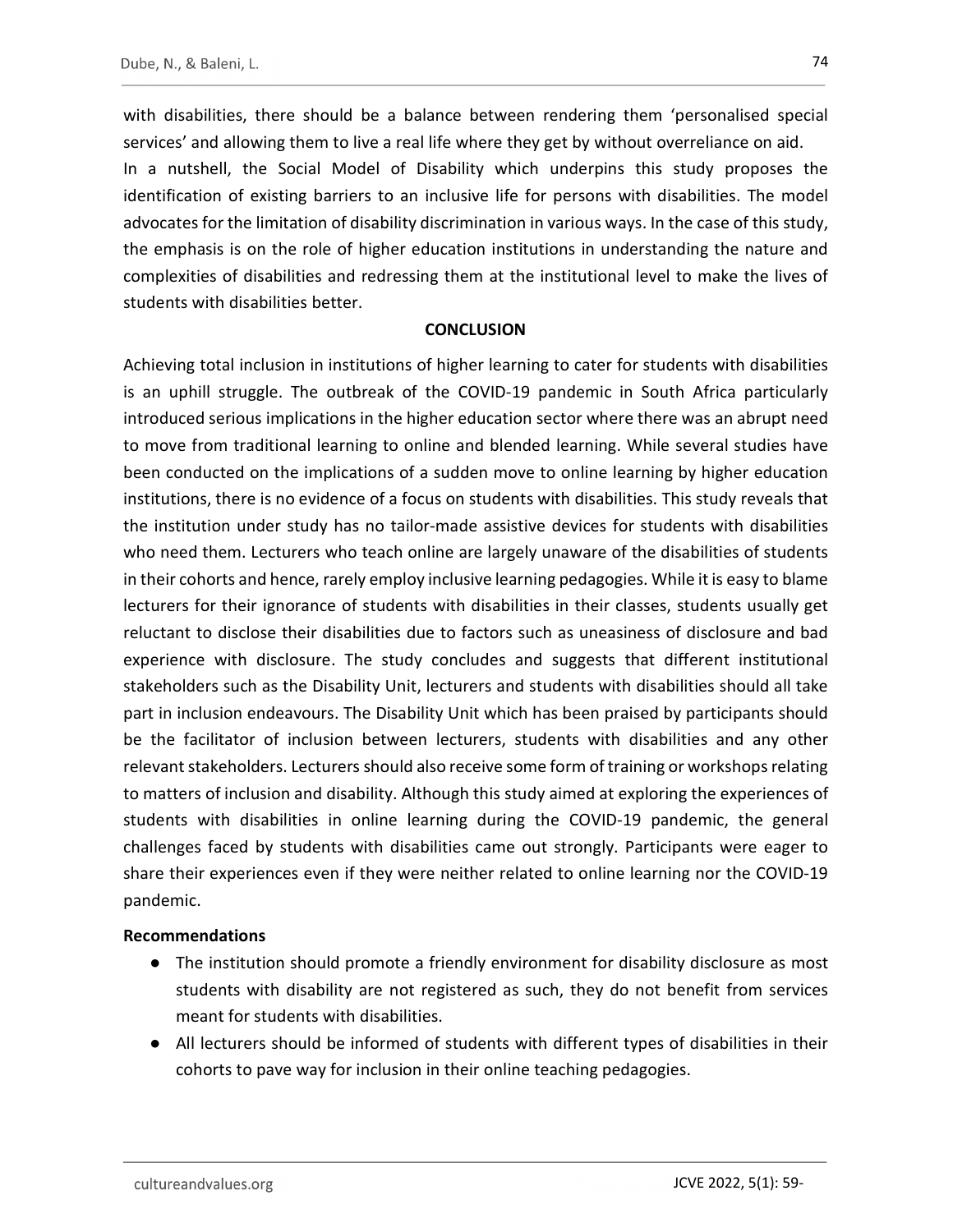- The institution should enforce compulsory workshops or trainings for lecturers on disability matters.
- After careful consultations with students with disabilities, the institution should offer specialised/personalised assistive devices for students with different disabilities.

## Limitations of the study

Students with disabilities were not keen to participate in the study, as a result only a few gave positive responses to take part in the study.

#### **REFERENCES**

- Ahmed, A. (2018). Perceptions of Using Assistive Technology for Students with Disabilities in the classroom. International Journal of Special Education, 33(1), 129-139.
- Ashraf, D., & Farah, I. (2007). Education and women's empowerment: Re-examining the relationship. Education, gender and empowerment: Perspectives from South Asia, 15- 31.
- Barbour, M. K. (2010). State of the nation study: K-12 online learning in Canada. International Association for K-12 Online Learning.
- Bordoloi, R., Das, P., & Das, K. (2021). Perception towards online/blended learning at the time of COVID-19 pandemic: academic analytics in the Indian context. Asia Association of Open Universities Journal, 16(1), 41-60.
- Castrodale, M. (2015). Examining the Socio-Spatial Knowledge(s) of Disabled and Mad Students in Higher Education [Doctoral thesis, the University of Western Ontario]. The
- University of Western Ontario libraries. https://ir.lib.uwo.ca/etd/3229/<br>Cinquin, P., Guitton, P., & Sauzeon, H. (2019). Online e-learning and cognitive disabilities: A systematic review. Computers & Education, 130, 152-167. https://doi.org/10.1016/j.compedu.2018.12.004
- Collins, M. E., & Mowbray, C. T. (2005). Higher Education and Psychiatric Disabilities: National Survey of Campus Disability Services. American Journal of Orthopsychiatry, 75(2): 304– 315. https://doi.org/10.1037/0002-9432.75.2.304
- Crouse, T., Rico, M., & Mellard, D. (2018). Learning to serve students with disabilities online: teachers' perspectives. Journal of online learning research, 4(2), 123-145.
- Cunnah, W. (2015). Disabled Students: Identity, Inclusion and Work-Based Placements. Disability & Society, 30(2), 213–226.
- Dalton, E. M., Lyner-Cleophas, M., Ferguson, B. T., & McKenzie, J. (2019). Inclusion, universal design and universal design for learning in higher education: South Africa and the United States. African Journal of Disability, 8, 1-7.
- Department of Higher Education and Training, South Africa [DHET]. (2018). Strategic disability policy framework in the post-school education and training system. Department of Higher Education and Training, South Africa.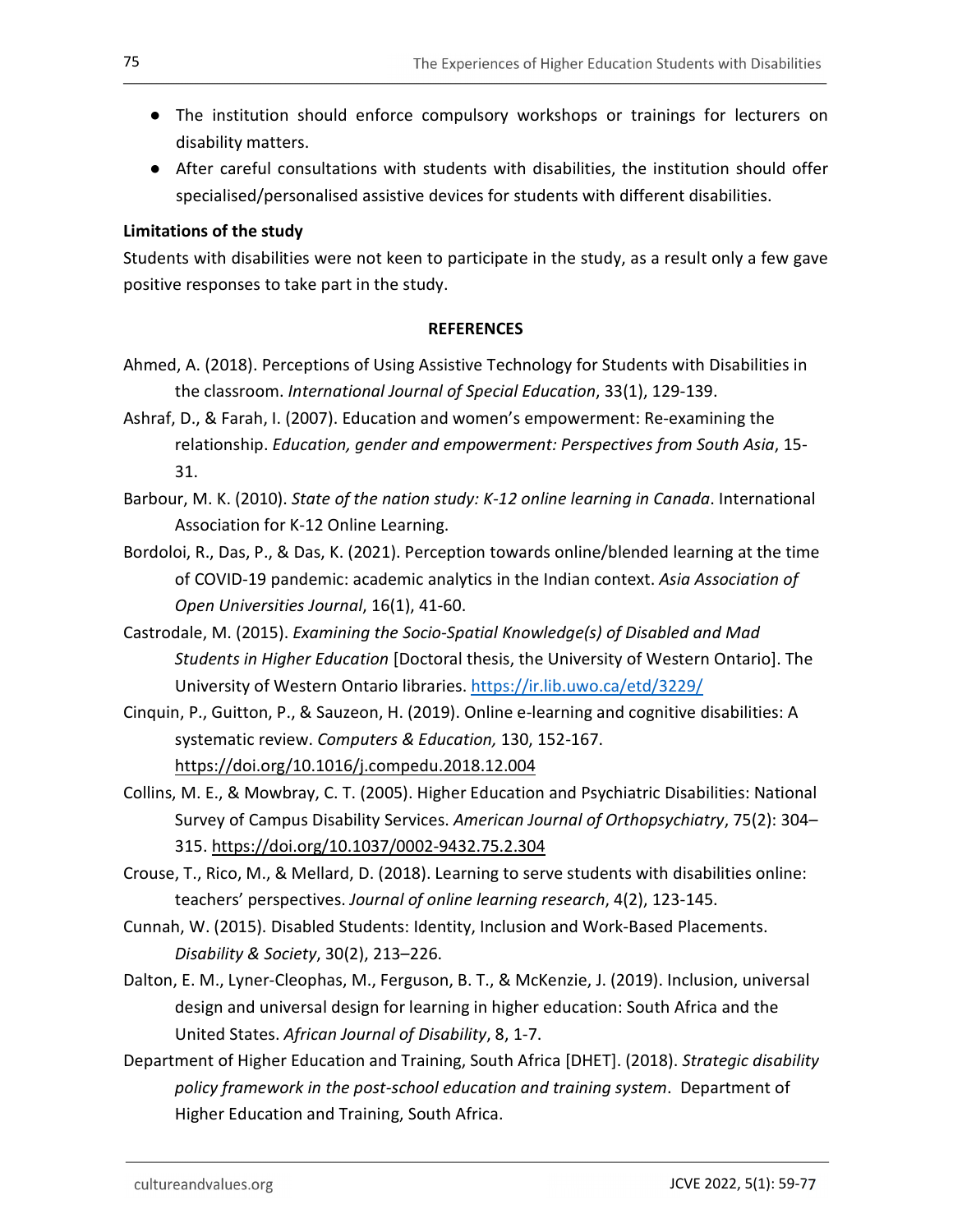- Department of Higher Education and Training, South Africa [DHET]. (2020). Statement on post school education and training sector state of readiness for the academic year 2020.<br>Department of Higher Education and Training, South Africa.
- Dolmage, J, T. (2017). Academic Ableism: Disability and Higher Education. University of Michigan Press.
- Education WHITE PAPER 6. (2001). Special Needs Education: Building on Inclusive Education and Training System. Department of Education.

https://www.vvob.org/files/publicaties/rsa\_education\_white\_paper\_6.pdf El Said., G. R. (2021). How did the COVID-19 pandemic affect higher education learning experience? An empirical investigation of learners' academic performance at a university in a developing country. Advances in Human-Computer Interaction, 1, 1-10.

Eunyoung, K., & Aquino, K. C. (2017). Disability as Diversity in Higher Education. Routledge.

- Grimes, S., Southgate, E., Scevak, J., & Buchanan, R. (2019). University Student Perspectives on Institutional Non-Disclosure of Disability and Learning Challenges: Reasons for Staying Invisible. International Journal of Inclusive Education, 23(6), 639–655.
- Hayes, A. A., & Bulat, J. (2017). Disability Inclusive Education Systems and Policies Guide for Low- and Middle-Income Countries. Research Triangle Income. Research Triangle Park Press. https://doi.org/10.3768/rtipress.2017.op.0043.1707
- Hiranandani, V. (2005). Towards a Critical Theory of Disability in Social Work. Critical Social Work, 6 (1), 1-7.
- Lisicki, B. (2015). Factsheet: The Social Model of Disability. Inclusion London.
- Madriaga, M. (2007). Enduring Disablism: Students with Dyslexia and Their Pathways into UK Higher Education and Beyond. Disability & Society, 22(4), 399–412.
- Mbuvha, T. (2019). Kinds of support offered by the Disability Unit to students with disabilities at Institutions of Higher Learning in South Africa: A case Study of the University of Venda. Journal of Student Affairs in Africa, 7(2), 57-73.
- Mutanga, O. (2017). Inclusion of students with Disabilities in South African Higher Education. International Journal of Disability, Development and Education, 65(2), 229-242.
- Mutanga, O., & Walker, M. (2017). Exploration of the Academic Lives of Students with Disabilities at South African Universities: Lecturers' Perspectives. African Journal of Disability, 6(1), 1-9.
- Nel, M. M., Tlale, L. D. N., Engelbrecht, P. & Nel, M. (2016). Teachers' perceptions of education support structures in the implementation of inclusive education in South Africa. Koers – Bulletin for Christian Scholarship, 81(1), 1–14.
- Pokhrel, S., & Chhetri, R. (2021). A literature review on impact of COVID-19 pandemic on teaching and learning. Higher education for the future, 8(1), 133-141.
- Schalk, S. (2017). Critical Disability Studies as Methodology. Emergent Critical Analytics for Alternative Humanities, 6(2), 1-4.
- Shakespeare, T. (2006). The social model of disability. The disability studies reader, 2, 197-204.